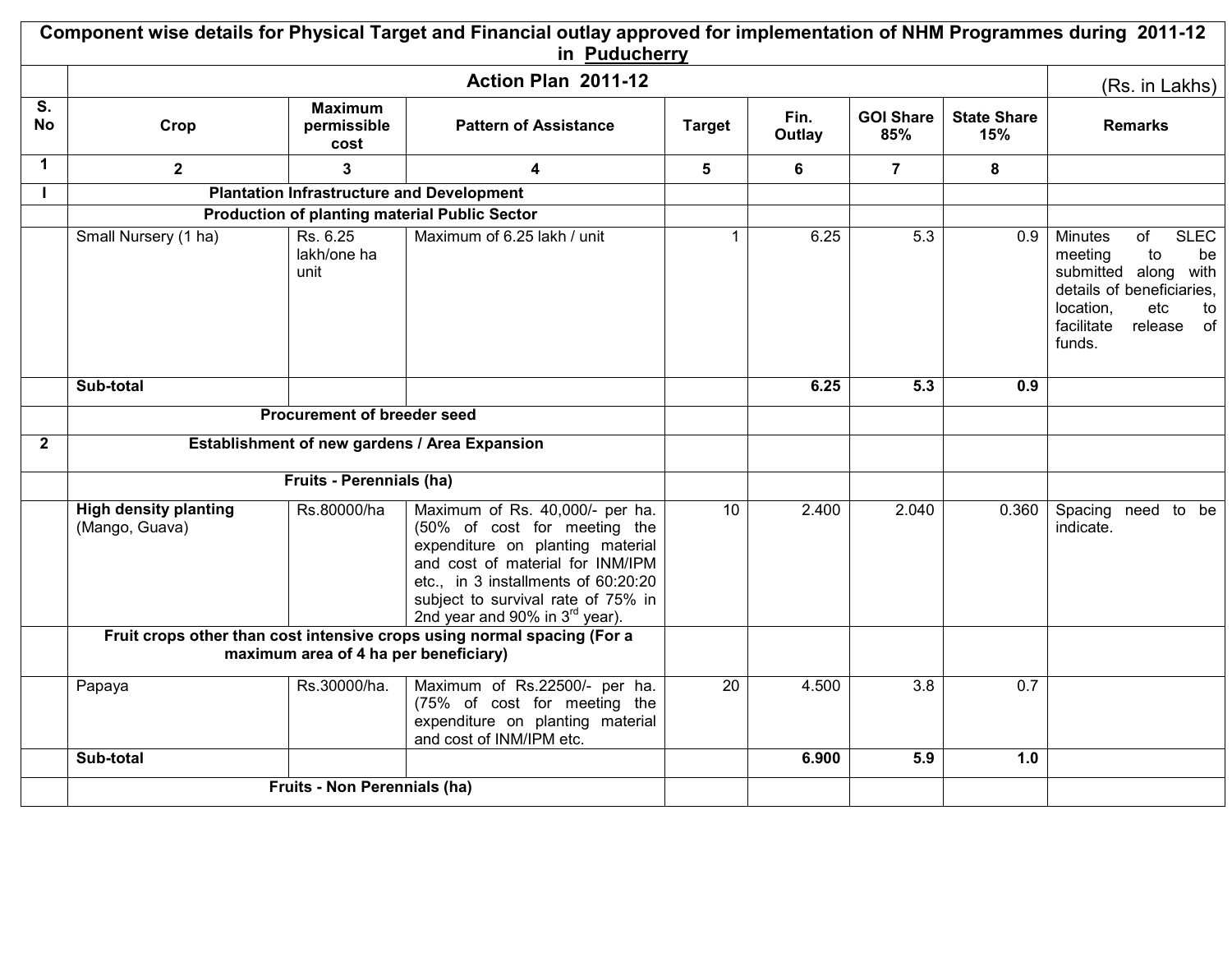|   | Banana (Sucker)                                                              | Rs.45,000/ha                       | Maximum of 22500/- per ha. (50%<br>of cost for meeting the expenditure<br>on planting material and cost of<br>material for INM/IPM<br>in<br>2<br>75:25).subject to<br>installments<br>survival rate of 90% in second<br>year).    | 190  | 32.06 | 27.3 | 4.8   |  |
|---|------------------------------------------------------------------------------|------------------------------------|-----------------------------------------------------------------------------------------------------------------------------------------------------------------------------------------------------------------------------------|------|-------|------|-------|--|
|   | Banana (TC)                                                                  | Rs.83204/ha                        | Maximum of Rs. 41602/- per ha.<br>(50 % of cost for meeting the<br>expenditure on planting material<br>and cost of material for INM/IPM<br>etc, in 2 installments of 75:25<br>subject to survival rate of 90% in<br>second year). | 10   | 3.12  | 2.7  | 0.5   |  |
|   | Sub-total                                                                    |                                    |                                                                                                                                                                                                                                   |      | 35.2  | 29.9 | 5.3   |  |
|   |                                                                              |                                    | Flowers (For a maximum of 2 ha per beneficiary)                                                                                                                                                                                   |      |       |      |       |  |
|   |                                                                              | <b>Loose Flowers</b>               |                                                                                                                                                                                                                                   |      |       |      |       |  |
|   | Small & Marginal Farmers                                                     | Rs. 24,000/<br>ha                  | 50% of cost @ Rs.12,000 / ha.<br>limited to 2 ha per beneficiary                                                                                                                                                                  | 80   | 9.60  | 8.16 | 1.44  |  |
|   | Sub-total                                                                    |                                    |                                                                                                                                                                                                                                   |      | 9.60  | 8.2  | $1.4$ |  |
|   | Spices (For a maximum area of 4 ha per beneficiary)                          |                                    |                                                                                                                                                                                                                                   |      |       |      |       |  |
|   | Seed spices and<br>Rhizomatic Spices.                                        | Rs. 25,000 / ha                    | Maximum of Rs. 12,500/- per ha.<br>(50% of cost for meeting the<br>expenditure on planting material and<br>cost of material for INM/IPM etc).                                                                                     | 30   | 3.75  | 3.2  | 0.6   |  |
|   | Sub-total                                                                    |                                    |                                                                                                                                                                                                                                   |      | 3.8   | 3.2  | 0.6   |  |
| 3 |                                                                              | <b>Protected cultivation</b>       |                                                                                                                                                                                                                                   |      |       |      |       |  |
|   |                                                                              | <b>Green House structure</b>       |                                                                                                                                                                                                                                   |      |       |      |       |  |
|   |                                                                              | <b>Naturally ventilated system</b> |                                                                                                                                                                                                                                   |      |       |      |       |  |
|   | Tubular structure                                                            | Rs. 935/<br>Sq.m                   | 50% of the cost limited to 1000<br>Sq.m per beneficiary.                                                                                                                                                                          | 0.50 | 23.38 | 19.9 | 3.5   |  |
|   | Cost of planting material<br>of high value vegetables<br>grown in poly house | Rs.105/Sq.m                        | 50% of cost.                                                                                                                                                                                                                      | 0.40 | 2.10  | 1.8  | 0.3   |  |
|   |                                                                              |                                    |                                                                                                                                                                                                                                   |      |       |      |       |  |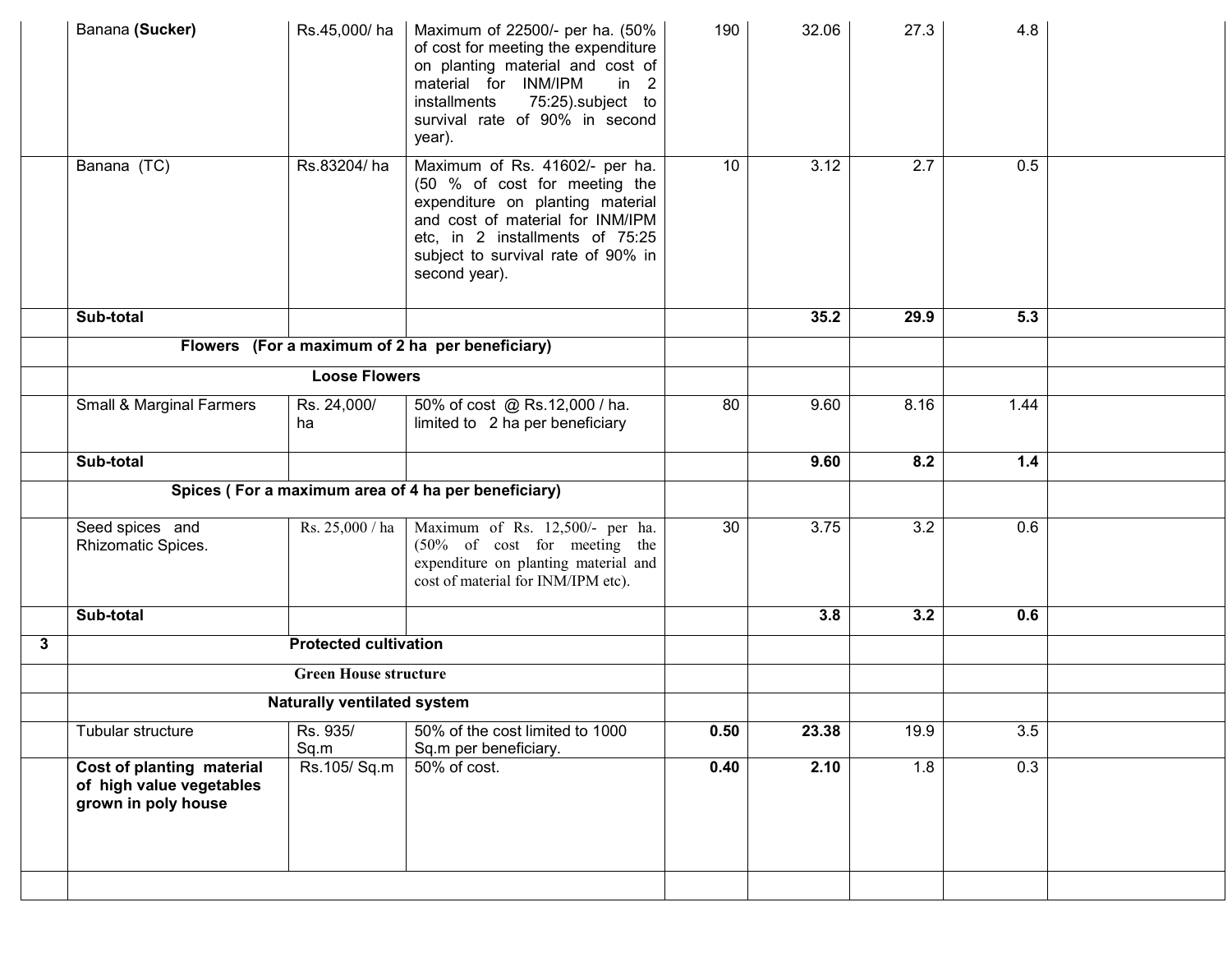|                | <b>Cost of planting material</b><br>of flowers for poly house                   | Rs.500/ Sq.m   50% of cost.                                      |                                                               | 0.10        | 2.50  | 2.1  | 0.4  |                                             |
|----------------|---------------------------------------------------------------------------------|------------------------------------------------------------------|---------------------------------------------------------------|-------------|-------|------|------|---------------------------------------------|
|                | Sub-total                                                                       |                                                                  |                                                               | 1.00        | 27.98 | 23.8 | 4.2  |                                             |
| 4              | <b>Good Agriculture Practices</b><br><b>Fruits</b>                              | Rs. 10,000/<br>ha                                                | 50% of the cost.                                              | 20          | 1.00  | 0.85 | 0.15 | Project to be submitted                     |
| 5              |                                                                                 | Pollination support through beekeeping                           |                                                               |             |       |      |      |                                             |
|                | Honey bee colony                                                                | Rs. 1400/<br>colony of 4<br>frames                               | 50% of cost limited to 50 colonies /<br>beneficiary.          | 20          | 0.14  | 0.12 | 0.02 | List of Beneficiaries to<br>be given.       |
|                | Hives                                                                           | Rs. 1600/hive                                                    | 50% of cost limited to 50 colonies /<br>beneficiary.          | 20          | 0.16  | 0.14 | 0.02 | List of Beneficiaries to<br>be given.       |
|                | Sub-total                                                                       |                                                                  |                                                               |             | 0.30  | 0.3  | 0.0  |                                             |
| 6              |                                                                                 | Human Resource Development (HRD)                                 |                                                               |             |       |      | 0.0  |                                             |
|                |                                                                                 | <b>Exposure visit of farmers</b>                                 |                                                               |             |       |      |      |                                             |
|                | Outside the State                                                               | Rs. 600/day<br>per farmer<br>excluding<br>transport              | 100% of the cost.                                             | 100         | 3.00  | 2.55 | 0.45 | <b>Training Calendar to</b><br>be furnished |
|                | Outside the India                                                               | Rs. 3.00 lakh /<br>participant                                   | Project Based. 100% of air/rail<br>travel cost.               | 4           | 12.00 | 10.2 | 1.8  | Project<br>to<br>be<br>submitted            |
|                |                                                                                 |                                                                  | Training / study tour of technical staff/ field functionaries |             |       |      |      |                                             |
|                | Study tour to progressive<br>States/ units (group of<br>minimum 5 participants) | Rs.650.00/day<br>per participant<br>plus TA/DA,<br>as admissible | 100% of the cost.                                             | $\mathbf 2$ | 0.09  | 0.1  | 0.0  | <b>Training Calendar to</b><br>be furnished |
|                | Outside India                                                                   | Rs. 5.00 lakh /<br>participant                                   | 100% of the cost on actual basis.                             | 1           | 3.00  | 2.6  | 0.5  | Project<br>to<br>be<br>submitted            |
|                | Sub-total                                                                       |                                                                  |                                                               |             | 18.09 | 15.4 | 2.7  |                                             |
| $\overline{7}$ |                                                                                 |                                                                  | <b>INTEGRATED POST HARVEST MANAGEMENT</b>                     |             |       |      | 0.0  |                                             |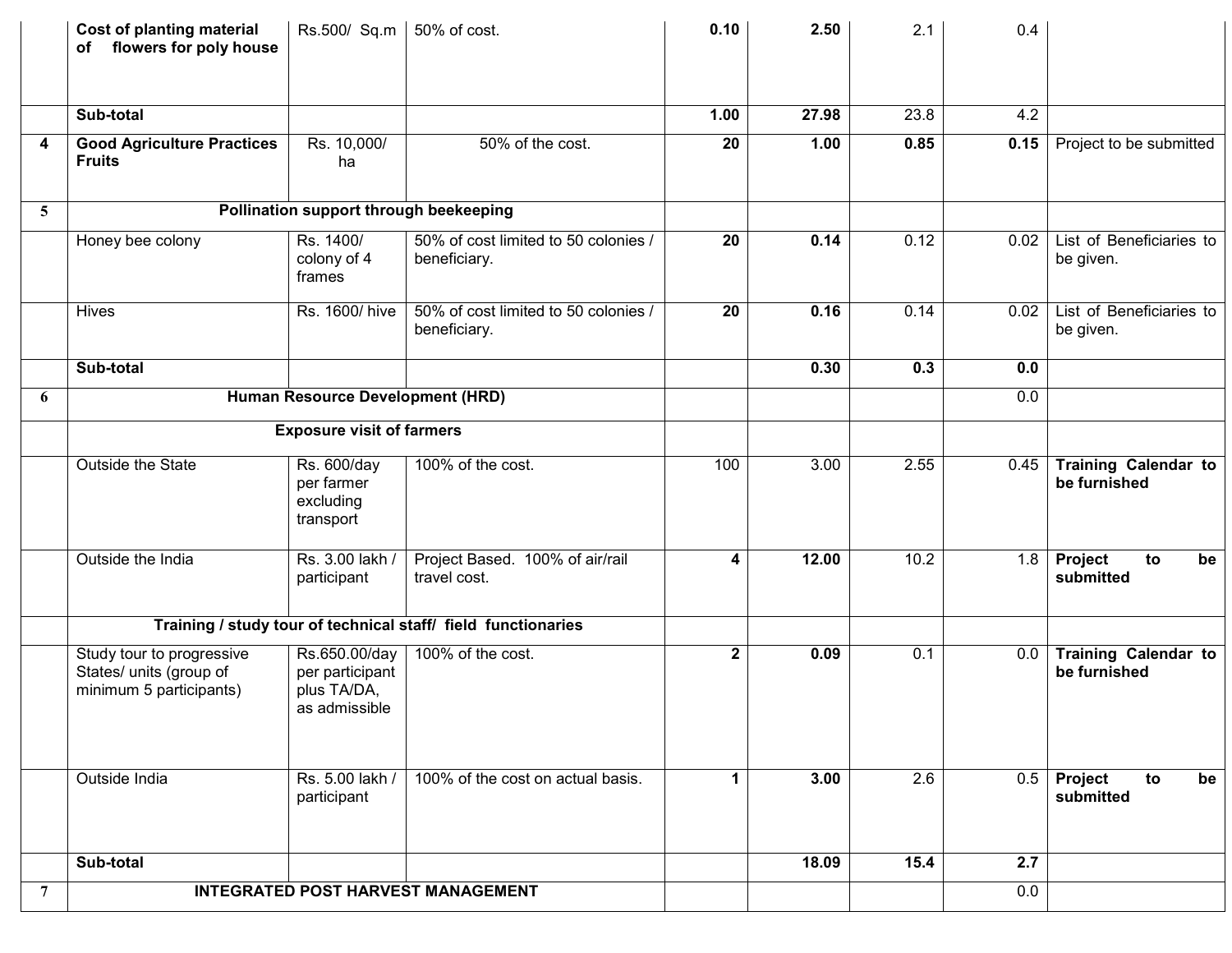|   | Cold storage units<br>(Construction/expansion/Mod<br>ernization) project in<br>general areas                                                                               | Rs. 6000/MT<br>for 5000 MT<br>capacity                                                                                                                     | Credit linked back-ended subsidy<br>@ 40% of the capital cost of<br>project in general areas and 55%<br>in case of Hilly & Scheduled areas<br>in respect of only those units which<br>adopt new technologies and<br>include insulation, humidity control<br>and fin coil cooling system with<br>provision of multi chambers.<br>Technical parameters issued by<br>the Department to be adopted. | 1            | 6.00  | 5.1  | 0.9 | Project<br>to<br>be<br>submitted                                                                                                                                                      |
|---|----------------------------------------------------------------------------------------------------------------------------------------------------------------------------|------------------------------------------------------------------------------------------------------------------------------------------------------------|-------------------------------------------------------------------------------------------------------------------------------------------------------------------------------------------------------------------------------------------------------------------------------------------------------------------------------------------------------------------------------------------------|--------------|-------|------|-----|---------------------------------------------------------------------------------------------------------------------------------------------------------------------------------------|
|   | Ripening chamber<br>project in general areas                                                                                                                               | Rs. 6000/MT<br>for 5000 MT<br>capacity                                                                                                                     | -do-                                                                                                                                                                                                                                                                                                                                                                                            | 1            | 6.00  | 5.1  | 0.9 | Project<br>to<br>be<br>submitted                                                                                                                                                      |
|   | Sub-total                                                                                                                                                                  |                                                                                                                                                            |                                                                                                                                                                                                                                                                                                                                                                                                 |              | 12.00 | 10.2 | 1.8 |                                                                                                                                                                                       |
| 8 |                                                                                                                                                                            |                                                                                                                                                            | ESTABLISHMENT OF MARKETING INFRASTRUCTURE FOR                                                                                                                                                                                                                                                                                                                                                   |              |       |      |     |                                                                                                                                                                                       |
|   |                                                                                                                                                                            | <b>HORTICULTURAL PRODUCE</b>                                                                                                                               |                                                                                                                                                                                                                                                                                                                                                                                                 |              |       |      |     |                                                                                                                                                                                       |
|   | Rural Markets/ Apni mandies/Direct markets                                                                                                                                 |                                                                                                                                                            |                                                                                                                                                                                                                                                                                                                                                                                                 |              |       |      |     |                                                                                                                                                                                       |
|   | Credit linked back-ended<br>project in general areas                                                                                                                       | Rs. 20 lakh/<br>unit                                                                                                                                       | Credit linked back-ended subsidy<br>@ 40% of the capital cost of<br>project in general areas and 55%<br>in case of Hilly & Scheduled areas<br>for individual entrepreneurs.                                                                                                                                                                                                                     | $\mathbf{2}$ | 16.00 | 13.6 | 2.4 | Project<br>to<br>be<br>submitted                                                                                                                                                      |
|   | <b>Market extension, quality</b><br>awareness & market led<br>extension activities for<br>fresh products                                                                   | Rs. 3.00 lakh<br>per event.                                                                                                                                | 100% assistance to State<br>Government /SHM/Public Sector<br>Agencies.                                                                                                                                                                                                                                                                                                                          | 1            | 3.00  | 2.6  | 0.5 | <b>SLEC</b><br><b>Minutes</b><br>of<br>meeting<br>to<br>be<br>submitted along<br>with<br>details of beneficiaries,<br>location,<br>etc<br>to<br>facilitate<br>release<br>of<br>funds. |
|   | Sub-total                                                                                                                                                                  |                                                                                                                                                            |                                                                                                                                                                                                                                                                                                                                                                                                 |              | 19.00 | 16.2 | 2.9 |                                                                                                                                                                                       |
| 9 |                                                                                                                                                                            | <b>Mission Management</b>                                                                                                                                  |                                                                                                                                                                                                                                                                                                                                                                                                 |              |       |      |     |                                                                                                                                                                                       |
|   | <b>State &amp; Districts Mission</b><br>Offices and implementing<br>agencies for administrative<br>expenses, project,<br>preparation, computerization,<br>contingency etc. | 5% of total<br>annual<br>expenditure<br>on the basis<br>of appraised<br>needs to State<br>Horticulture<br>Mission<br>$(SHM)$ /<br>implementing<br>Agencies | 100%assistance.                                                                                                                                                                                                                                                                                                                                                                                 |              | 5.00  | 4.3  | 0.8 | Fund to be utilized @<br>5%<br><b>of</b><br>actual<br><b>Expenditure incurred</b><br>by the SHM.                                                                                      |